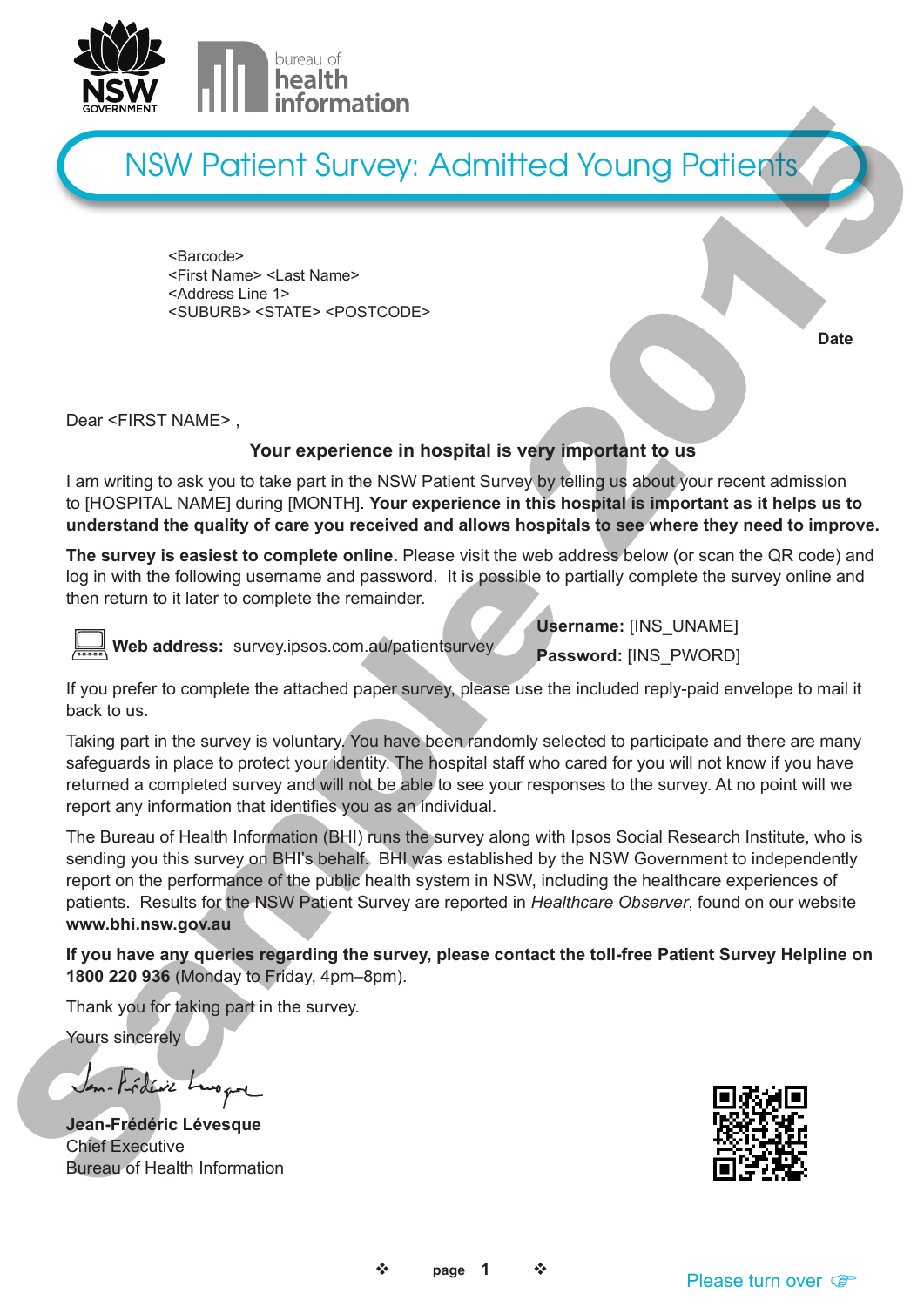# **How to complete the survey**

This survey is about your recent experience as a patient admitted to the hospital named on the previous page. If you have been an admitted patient more than once during the month specified on the previous page, please answer about your most recent experience.

For each question, please use a blue or black pen to mark the box  $\mathbf{\mathcal{R}}$  next to the answer you choose, as shown below.

#### *Example only*

 **How clean were the wards or rooms you stayed in while in hospital?**

 $\Box$  Very clean

**X** Fairly clean

Not very clean

Not at all clean

Sometimes you will find the box you have marked has an instruction to go to another question. By following the instructions carefully you will be able to move past questions that do not apply to you.

If you would prefer not to answer individual questions, leave them blank but please complete the rest of the survey.

If you make a mistake or wish to change a response, simply fill in that box and mark the correct box like this:  $\mathbb{Z}$ 

If someone is helping you to complete this survey, please ensure the answers given are from your point of view, and not the opinion of the person helping you.

If you prefer a language other than English, please refer to the separate language sheet for information on the Healthcare Interpreter Service.

Please do not write your name or address on the survey.

### *When you have finished*

- $\rightarrow$  Remove the covering letter by tearing along the perforated line.
- $\rightarrow$  Place the completed survey in the "Reply Paid" envelope and post it. You do not have to use a stamp.
- $\rightarrow$  If you have misplaced the "Reply Paid" envelope, please use a plain envelope (no stamp is necessary) and address to:

**NSW Patient Survey Program Ipsos Social Research Institute Reply Paid 84599 Hawthorn VIC 3122**

# **Some questions and answers**

#### **Why are you carrying out the survey?**

The NSW Patient Survey gathers information about your experience of health services. By completing the survey, you are helping to improve health services in NSW.

### **Why have I been sent a survey?**

You have been sent a survey because you were recently admitted to a NSW public hospital.

Under NSW Health policy, 16 and 17 year old patients are considered old enough to provide consent for their own hospital treatment. Because of this, patients of this age are asked to complete the survey themselves (as opposed to having a parent or carer completing it on their behalf).

### **What happens to my survey responses?**

Your survey responses will be de-identified and then processed with responses from other people who completed the survey to form a report. These reports will then be provided to NSW Health and local hospitals to help them to improve health services.

Your responses will be treated in the strictest confidence and no identifying information will be given to NSW Health, the hospital or health service you attended, your doctor or other health provider unless required by law. Your responses will not affect any future health services that may be provided to you.

**How is my privacy protected?**

Your privacy is protected by legislation. Ipsos has been provided with your name and address by NSW Health for the purpose of sending you this survey only, and will keep your contact details confidential.

After all surveys are processed, identifying information will be destroyed and Ipsos will then no longer be able to identify the responses you provided. However, for the period that identifiable details remain, you will be able to contact Ipsos through the toll-free Patient Survey Helpline to ask to see your responses, or to request that some or all of your information be deleted. a patent airmate the benefits at the following website: Sample 1 and the following website: Sample 2015 and the following website: Sample 2015 and the following website: Sample 2015 and the following website: Sample 2015 a whis in that box and mark the correct boxilike<br>this: If someone is helping you to complete this survey,<br>if someone is helping you to complete this survey,<br>please ensure the answers given are for the your perific of<br>twiw, a

You can get more information about privacy and confidentiality by calling the toll-free Patient Survey Helpline or at the following website:

#### **www.bhi.nsw.gov.au/nsw\_patient\_survey\_ program/privacy**

### **How do I make a formal complaint about my experience in hospital?**

Please contact the hospital directly.

Alternatively, you can get more information about your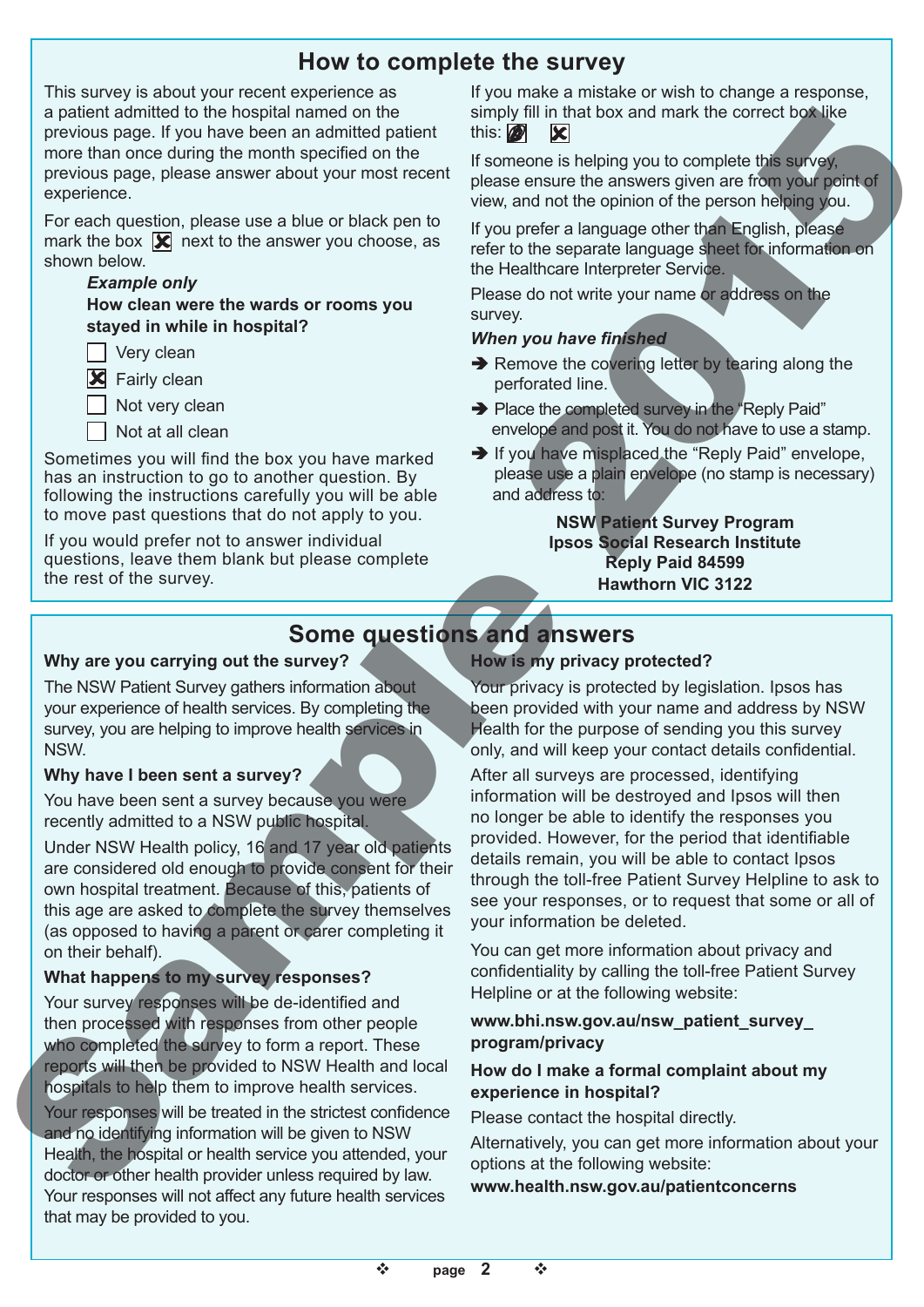

#### **Was your stay in hospital planned in advance or an emergency?**

An emergency**............................Go to Q5**

Planned in advance

Something else COS

## **BEFORE ARRIVING AT HOSPITAL**

### **Thinking back to before your hospital stay...**

 $Q2$  **From the time a doctor said you would need to go to hospital, how long did you have to wait to be admitted?** Less than 1 month 1 to 3 months 4 to 6 months 7 to 12 months More than 1 year Don't know/can't remember Q3 **Do you think the amount of time you waited to go to hospital was…?**  About right Slightly too long Much too long Don't know/can't remember  $Q<sub>4</sub>$  **Before your arrival, how much information about your hospital stay was given to you?** Not enough The right amount Too much Don't know/can't remember  $Q7$ Q6 No Q8 NSW Patient Survey: Admitted Young Patients Sample 2015

## **ARRIVING AT HOSPITAL**



Yes, sometimes

No

 $\div$  page 3  $\div$ 

Please turn over  $\mathbb{F}$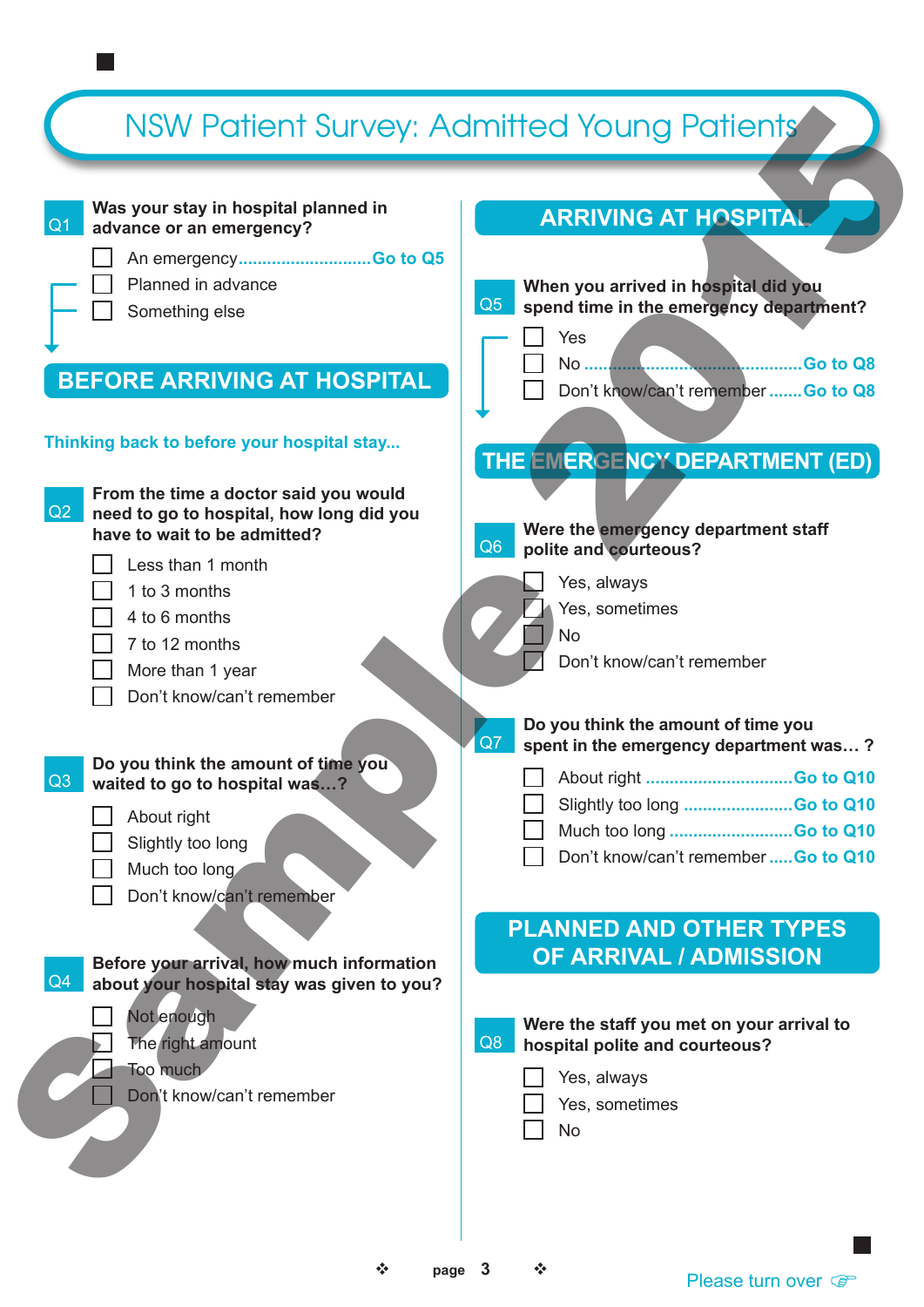| Do you think the time you had to wait from<br>Q9<br>arrival at hospital until you were taken to<br>your room or ward was?<br>About right<br>Slightly too long<br>Much too long<br>Don't know/can't remember                                                            | How clean were the toilets and bathrooms<br>Q14<br>that you used while in hospital?<br>Very clean<br>Fairly clean<br>Not very clean<br>Not at all clean<br>Don't know/can't remember |
|------------------------------------------------------------------------------------------------------------------------------------------------------------------------------------------------------------------------------------------------------------------------|--------------------------------------------------------------------------------------------------------------------------------------------------------------------------------------|
| THE HOSPITAL AND WARD                                                                                                                                                                                                                                                  | Did you see the health professionals wash<br>Q15<br>their hands, or use hand gel to clean their<br>hands, before touching you?                                                       |
| For most of your stay in hospital, what type<br>Q10 of room or ward were you in?<br>A children's room or ward<br>An adolescent's/teenager's room or ward<br>An adult's room or ward<br>Don't know/can't remember                                                       | Yes, always<br>Yes, sometimes<br>No, I did not see this<br>Can't remember<br>Were you given enough privacy<br>Q16<br>during your hospital stay?                                      |
| Was the room or ward suitable for someone<br>Q11 your age?<br>Yes, definitely<br>Yes, to some extent<br>No                                                                                                                                                             | Yes, always<br>Yes, sometimes<br><b>No</b><br>Were you ever bothered by noise in the<br>Q17<br>hospital?                                                                             |
| Were there things for you to do (such as books<br>Q12<br>and games)?<br>There were plenty of things for me to do<br>There were some things, but not enough<br>There was nothing for my age group.<br>There was nothing for children to do<br>Don't know/can't remember | Yes<br><b>No</b><br><b>FOOD</b><br>How would you rate the hospital food?<br>Q18                                                                                                      |
| How clean were the wards or rooms you<br>Q13<br>stayed in while in hospital?<br>Very clean<br>Fairly clean<br>Not very clean<br>Not at all clean<br>Don't know/can't remember                                                                                          | Very good<br>Good<br>Not good or bad<br><b>Bad</b><br>Very bad<br>I did not have any hospital food Go to Q21                                                                         |

**College** 

 **page 4**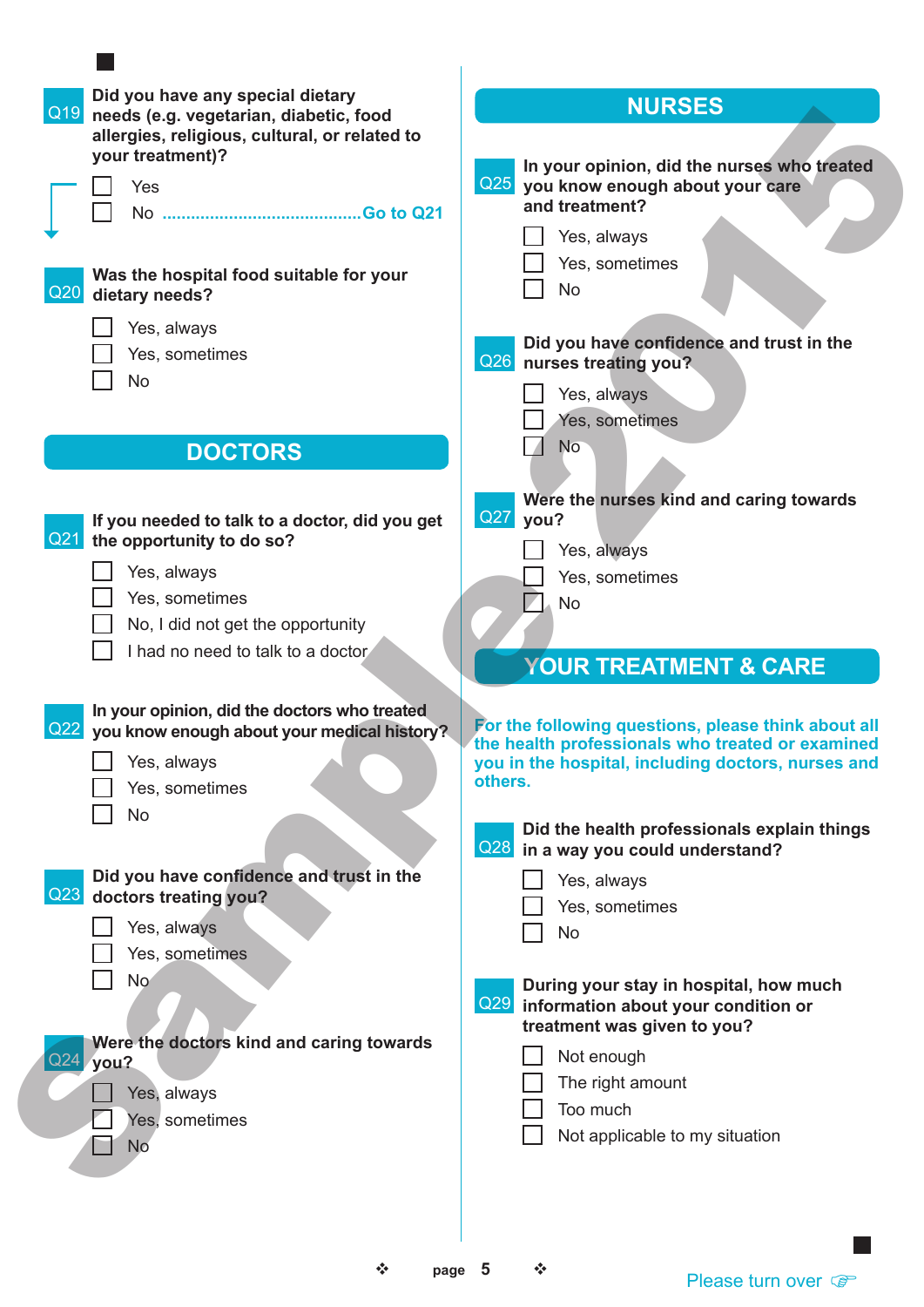| Did you receive contradictory information<br>Q30 from health professionals in the hospital<br>- for example, different opinions on your<br>treatment?<br>Yes, definitely<br>Yes, to some extent<br><b>No</b>                                           | Was a family member or carer allowed to<br>Q35 remain with you when you were being<br>treated (excluding surgery)?<br>Yes, always<br>Yes, sometimes<br><b>No</b><br>Not applicable to my situation                                                                                                                      |
|--------------------------------------------------------------------------------------------------------------------------------------------------------------------------------------------------------------------------------------------------------|-------------------------------------------------------------------------------------------------------------------------------------------------------------------------------------------------------------------------------------------------------------------------------------------------------------------------|
| Did you have worries or fears about your<br>Q31<br>condition or treatment while in hospital?<br>Yes                                                                                                                                                    | Don't know/can't remember<br>How would you rate how well the health<br>Q36<br>professionals worked together?<br>Very good<br>Good                                                                                                                                                                                       |
| Did a health professional discuss your<br>Q32 worries or fears with you?<br>Yes, completely<br>Yes, to some extent<br><b>No</b>                                                                                                                        | Neither good nor poor<br>Poor<br>Very poor<br>Did you feel you were treated with respect<br>Q37<br>and dignity while you were in the hospital?                                                                                                                                                                          |
| Did the health professionals introduce<br>Q33 themselves to you?<br>Yes, always<br>Yes, sometimes<br>No                                                                                                                                                | Yes, always<br>Yes, sometimes<br>No                                                                                                                                                                                                                                                                                     |
| Were you involved, as much as you wanted<br>Q <sub>34</sub><br>to be, in decisions about your care and<br>treatment?<br>Yes, definitely<br>Yes, to some extent<br><b>No</b><br>I did not want or need to be involved<br>Not applicable to my situation | Were your cultural or religious beliefs<br>Q38<br>respected by the hospital staff?<br>Yes, always<br>Yes, sometimes<br>No, my beliefs were not respected<br>My beliefs were not an issue<br>While in hospital, did you receive or see<br>$Q$ 39<br>any information about how to comment or<br>complain about your care? |
|                                                                                                                                                                                                                                                        | Yes<br>No<br>Don't know/can't remember                                                                                                                                                                                                                                                                                  |

| $\mathcal{L}$ | page 6 | ∙⊱ |
|---------------|--------|----|
|               |        |    |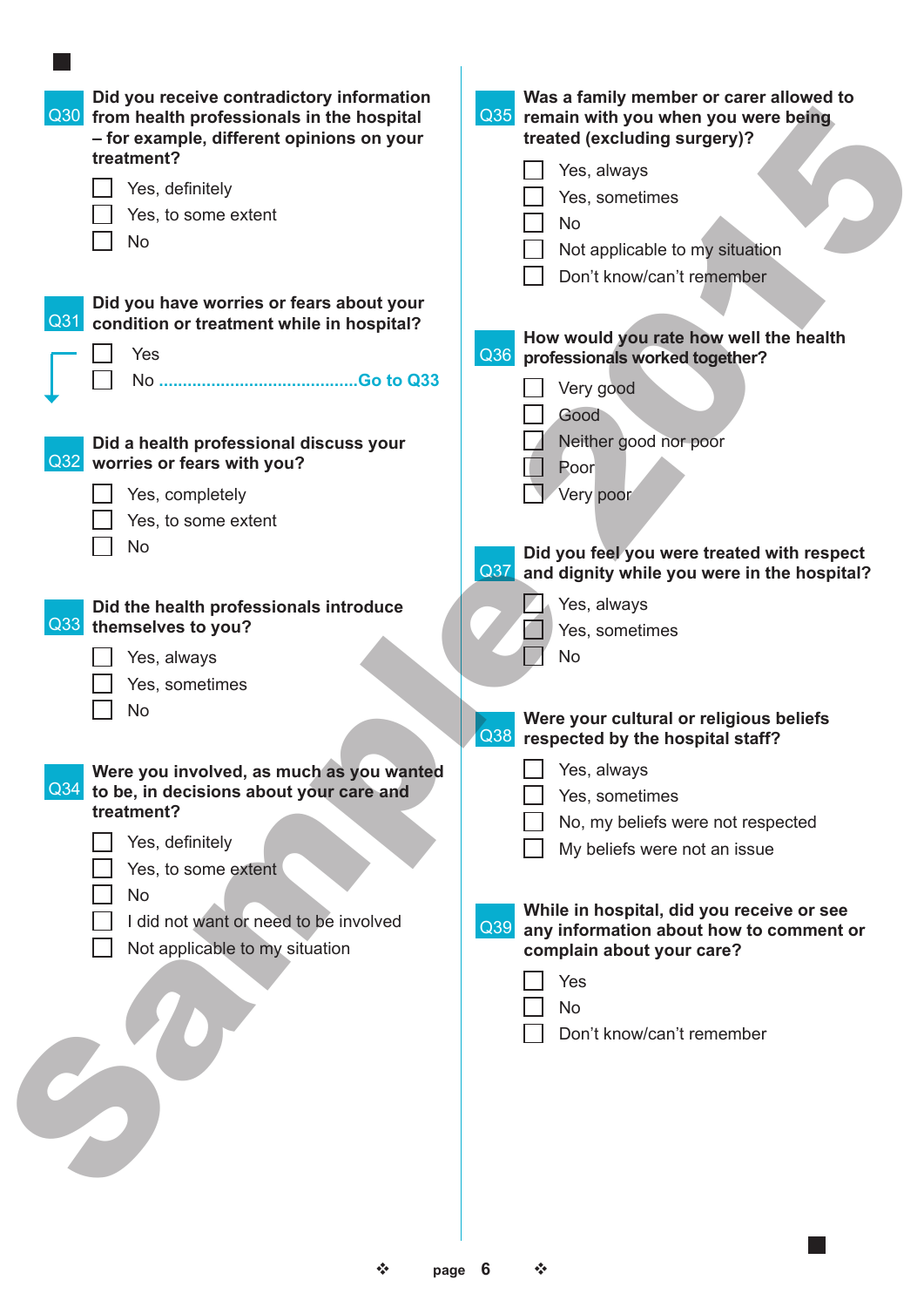Please turn over  $\circledast$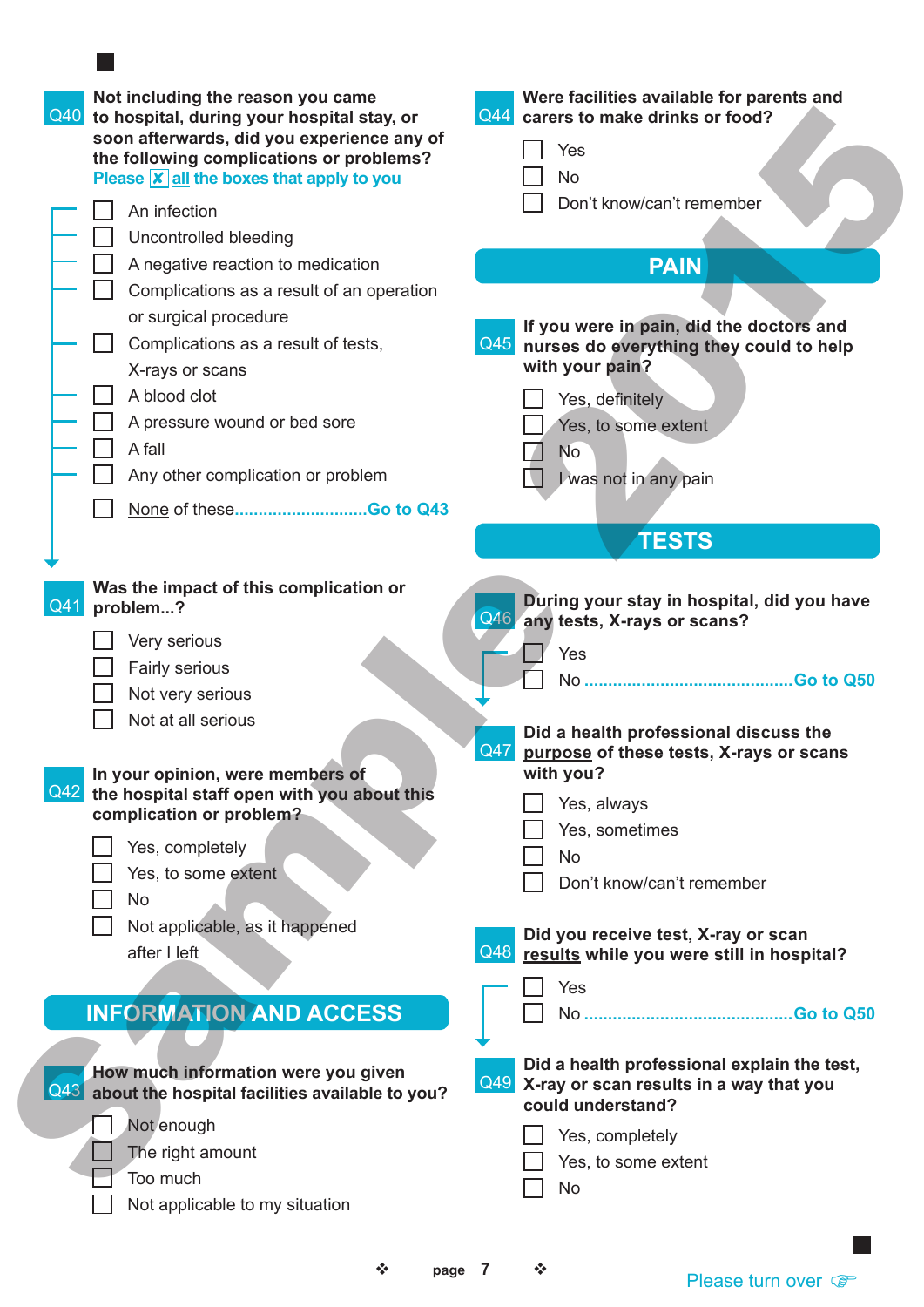| <b>LEAVING HOSPITAL (DISCHARGE)</b>                                                           | Were you given or prescribed any new<br>Q55                                                        |
|-----------------------------------------------------------------------------------------------|----------------------------------------------------------------------------------------------------|
|                                                                                               | medication to take at home?                                                                        |
| Thinking now about when you were discharged,                                                  | Yes                                                                                                |
| that is when you left the hospital to go home or to                                           | Don't know/can't remember  Go to Q58                                                               |
| another facility                                                                              |                                                                                                    |
| Did you feel involved in decisions about                                                      |                                                                                                    |
| Q50 your discharge from hospital?                                                             | Did a health professional in the hospital<br>Q56<br>explain the purpose of this medication in      |
| Yes, definitely                                                                               | a way you could understand?                                                                        |
| Yes, to some extent                                                                           | Yes, completely                                                                                    |
| No, I did not feel involved                                                                   | Yes, to some extent                                                                                |
| I did not want or need to be involved                                                         | <b>No</b>                                                                                          |
|                                                                                               |                                                                                                    |
| At the time you were discharged, did                                                          |                                                                                                    |
| Q51 you feel that you were well enough to leave                                               | Did a health professional in the hospital<br>Q57<br>tell you about medication side effects to      |
| the hospital?                                                                                 | watch for?                                                                                         |
| Yes                                                                                           | Yes, completely                                                                                    |
| <b>No</b>                                                                                     | Yes, to some extent                                                                                |
|                                                                                               | <b>No</b>                                                                                          |
| Thinking about when you left hospital,                                                        |                                                                                                    |
| Q52 were you given enough information about                                                   |                                                                                                    |
| how to manage your care at home?                                                              | Did you receive a copy of a letter from the<br>Q58<br>hospital doctors to your family doctor (GP)? |
| Yes, completely                                                                               |                                                                                                    |
| Yes, to some extent                                                                           | Yes                                                                                                |
| No, I was not given enough                                                                    | <b>No</b>                                                                                          |
| I did not need this type of information                                                       | Don't know/can't remember                                                                          |
| Thinking about when you left hospital, were                                                   | On the day you left hospital, was your                                                             |
| Q53 adequate arrangements made by the<br>hospital for any services you needed?                | Q59<br>discharge delayed?                                                                          |
|                                                                                               | Yes                                                                                                |
| Yes, completely                                                                               |                                                                                                    |
| Yes, to some extent                                                                           |                                                                                                    |
| No, arrangements were not adequate                                                            | How long was the delay?                                                                            |
| It was not necessary                                                                          | Q60                                                                                                |
|                                                                                               | Less than 1 hour                                                                                   |
| Did hospital staff tell you who to contact<br>Q54 if you were worried about your condition or | At least 1 hour but less than 2 hours                                                              |
| treatment after you left hospital?                                                            | At least 2 hours but less than 4 hours                                                             |
| Yes                                                                                           | 4 hours or longer                                                                                  |
| <b>No</b>                                                                                     | Don't know/can't remember                                                                          |
| Don't know/can't remember                                                                     |                                                                                                    |
|                                                                                               |                                                                                                    |
|                                                                                               |                                                                                                    |
|                                                                                               |                                                                                                    |

 **page 8**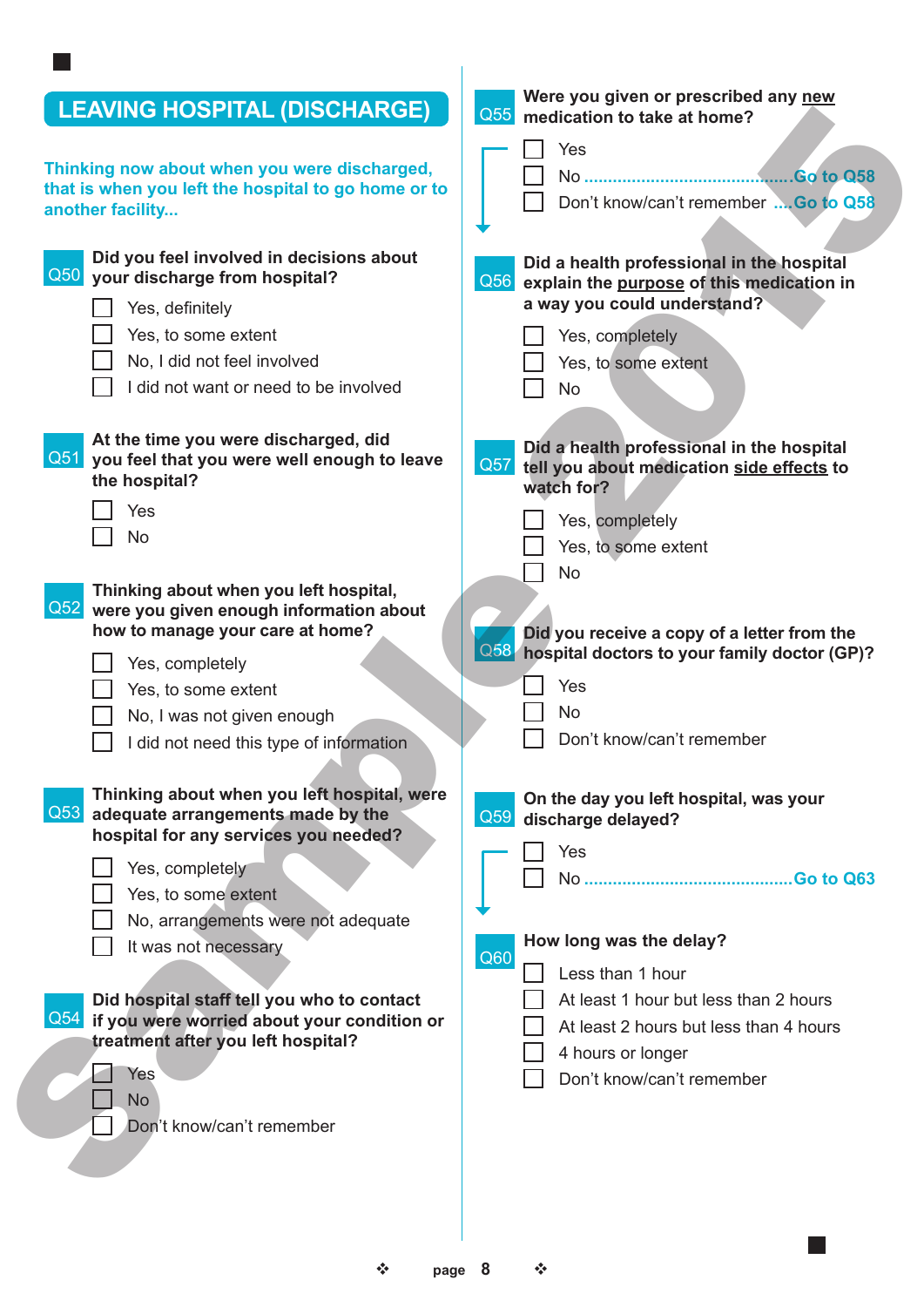| Did a member of staff explain the reason for<br>Q6<br>the delay?               | Did you want to make a complaint about<br>Q66 something that happened in hospital?          |
|--------------------------------------------------------------------------------|---------------------------------------------------------------------------------------------|
| Yes                                                                            | No, I did not want to make                                                                  |
| No<br>$\blacksquare$                                                           |                                                                                             |
|                                                                                | Yes, and I did complainGo to Q68                                                            |
| What were the main reasons for the delay?                                      | Yes, but I did not complain<br>$\mathcal{L}$                                                |
| $\overline{Q62}$ Please $\overline{X}$ all the boxes that apply to you         |                                                                                             |
| I had to wait for medicines                                                    | Why didn't you make a complaint?                                                            |
| I had to wait to see the doctor                                                | Q67 Please X all the boxes that apply to you                                                |
| I had to wait for an ambulance                                                 | I didn't know how to make a complaint                                                       |
| or hospital transport                                                          | I didn't know who to complain to                                                            |
| I had to wait for the letter for the GP                                        | was worried it might affect my future care                                                  |
| I was not well enough                                                          | I didn't think it would be taken seriously                                                  |
| Some other reason                                                              | $\sqrt{ }$<br>It wasn't a serious issue                                                     |
| Don't know/can't remember                                                      | u<br>Some other reason                                                                      |
|                                                                                |                                                                                             |
| <b>OVERALL</b>                                                                 | <b>OUTCOMES</b>                                                                             |
|                                                                                |                                                                                             |
|                                                                                |                                                                                             |
| Overall, how would you rate the care you<br>Q63<br>received while in hospital? | Did the care and treatment received in<br><b>Q68</b> hospital help you?                     |
|                                                                                |                                                                                             |
| Very good                                                                      | Yes, definitely                                                                             |
| Good                                                                           | Yes, to some extent                                                                         |
| Neither good nor poor                                                          | $\Box$<br>No, not at all                                                                    |
| Poor                                                                           |                                                                                             |
| $\mathcal{L}_{\mathcal{A}}$<br>Very poor                                       | Is the problem you went to hospital for?<br>Q69                                             |
|                                                                                | Much better                                                                                 |
| How well organised was the care you<br>Q <sub>6</sub><br>received in hospital? | A little better                                                                             |
|                                                                                | About the same                                                                              |
| Very well organised                                                            | A little worse                                                                              |
| Fairly well organised                                                          | Much worse                                                                                  |
| Not well organised                                                             |                                                                                             |
|                                                                                | In the week before your hospital stay,                                                      |
| If asked about your hospital experience by<br>Q65                              | Q70 <br>how difficult was it for you to carry out your                                      |
| friends and family how would you respond?                                      | normal daily activities (e.g. physical activity,<br>going to school/TAFE or going to work)? |
| I would speak highly of the hospital                                           | Not at all difficult                                                                        |
| I would neither speak highly nor be critical                                   | Only a little difficult                                                                     |
| $\Box$<br>I would be critical of the hospital                                  | Somewhat difficult                                                                          |
|                                                                                | Very difficult                                                                              |
|                                                                                | Too difficult to do                                                                         |
|                                                                                |                                                                                             |
|                                                                                |                                                                                             |
|                                                                                |                                                                                             |

**College** 

 $\div$  **page 9**  $\div$ 

Please turn over  $\circledast$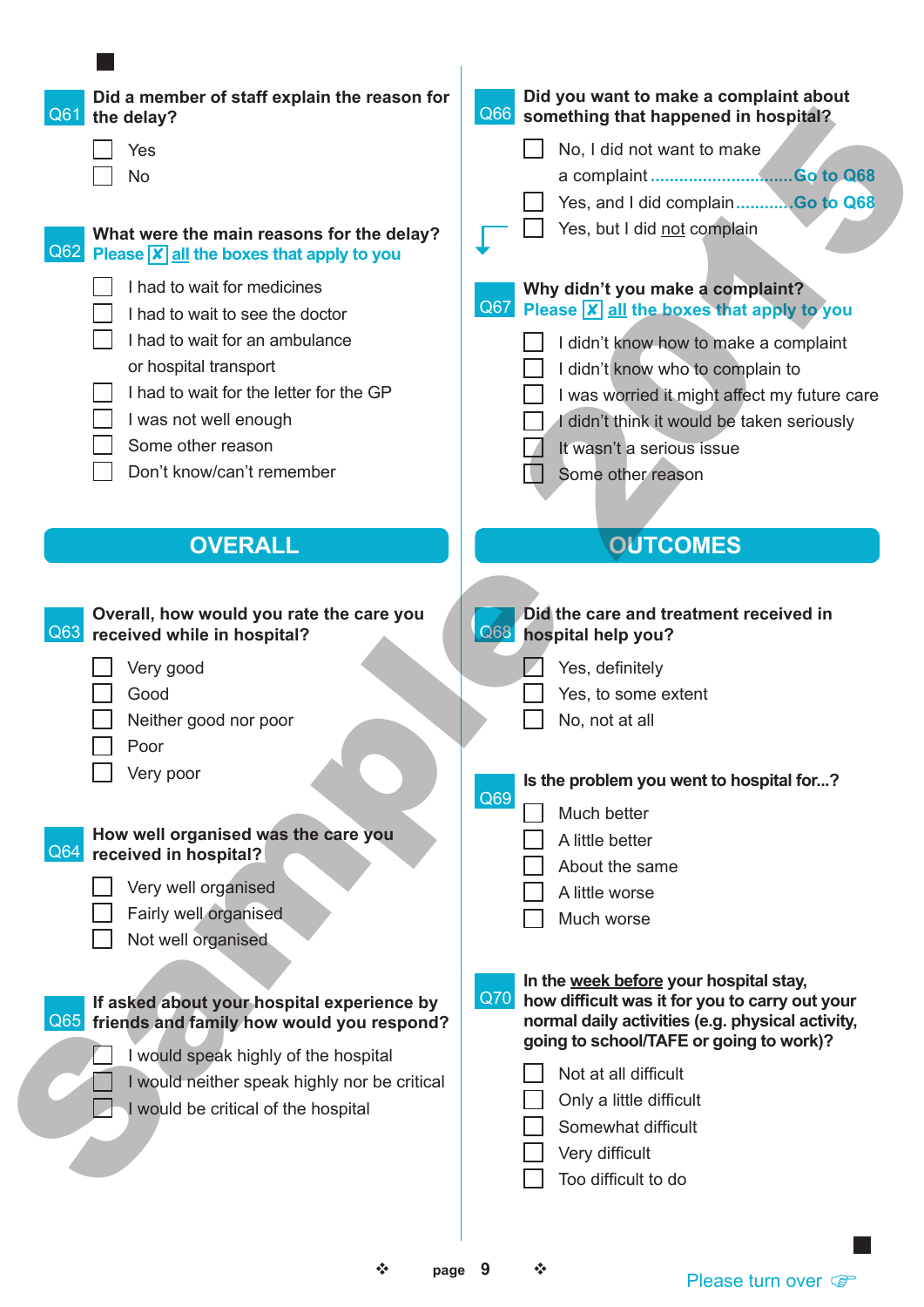| About one month after your discharge<br>Q71<br>from hospital, how difficult was it for you to<br>carry out your normal daily activities? | Which, if any, of the following long-standing<br>Q76<br>conditions do you have?<br>Please $\overline{X}$ all the boxes that apply to you |
|------------------------------------------------------------------------------------------------------------------------------------------|------------------------------------------------------------------------------------------------------------------------------------------|
| Not at all difficult                                                                                                                     | Deafness or severe hearing impairment                                                                                                    |
| Only a little difficult                                                                                                                  | Blindness or severe vision impairment                                                                                                    |
| Somewhat difficult                                                                                                                       | A long-standing illness (e.g. cancer,                                                                                                    |
| Very difficult                                                                                                                           | diabetes, respiratory disease)                                                                                                           |
| Too difficult to do                                                                                                                      | A long-standing physical condition                                                                                                       |
|                                                                                                                                          | A learning disability                                                                                                                    |
|                                                                                                                                          | A mental health condition (e.g. depression,                                                                                              |
| <b>ABOUT YOU</b>                                                                                                                         | eating disorder)                                                                                                                         |
|                                                                                                                                          | A neurological condition (e.g. ADHD)                                                                                                     |
| What year were you born?                                                                                                                 | None of these                                                                                                                            |
| Q72                                                                                                                                      |                                                                                                                                          |
| WRITE IN (YYYY)                                                                                                                          | In general, how would you rate your health?                                                                                              |
|                                                                                                                                          | Q77<br>Excellent                                                                                                                         |
| What is your gender?                                                                                                                     | Very good                                                                                                                                |
| Q73                                                                                                                                      | Good                                                                                                                                     |
| Male                                                                                                                                     | Fair                                                                                                                                     |
| Female                                                                                                                                   | Poor                                                                                                                                     |
|                                                                                                                                          |                                                                                                                                          |
| Which language do you mainly speak                                                                                                       |                                                                                                                                          |
| Q74<br>at home?                                                                                                                          | Are you of Aboriginal origin, Torres Strait<br>Q78                                                                                       |
|                                                                                                                                          | Islander origin, or both?                                                                                                                |
| A language other than English                                                                                                            | Yes, Aboriginal                                                                                                                          |
| <b>Please write in</b>                                                                                                                   | Yes, Torres Strait Islander                                                                                                              |
| the language:                                                                                                                            | Yes, both Aboriginal and Torres Strait Islander                                                                                          |
|                                                                                                                                          | <b>No</b>                                                                                                                                |
| Was an interpreter provided when you                                                                                                     |                                                                                                                                          |
| Q75<br>needed one?                                                                                                                       | Who completed this survey?                                                                                                               |
| Yes, always                                                                                                                              | Q79<br>The patient                                                                                                                       |
| Yes, sometimes                                                                                                                           | The patient with help from a parent                                                                                                      |
| No, an interpreter was needed                                                                                                            | or carer                                                                                                                                 |
| but not provided                                                                                                                         | The parent or carer of the patient                                                                                                       |
| No, an interpreter was not needed                                                                                                        |                                                                                                                                          |
|                                                                                                                                          |                                                                                                                                          |
|                                                                                                                                          |                                                                                                                                          |
|                                                                                                                                          |                                                                                                                                          |
|                                                                                                                                          |                                                                                                                                          |
|                                                                                                                                          |                                                                                                                                          |
|                                                                                                                                          |                                                                                                                                          |
|                                                                                                                                          |                                                                                                                                          |
|                                                                                                                                          |                                                                                                                                          |

l se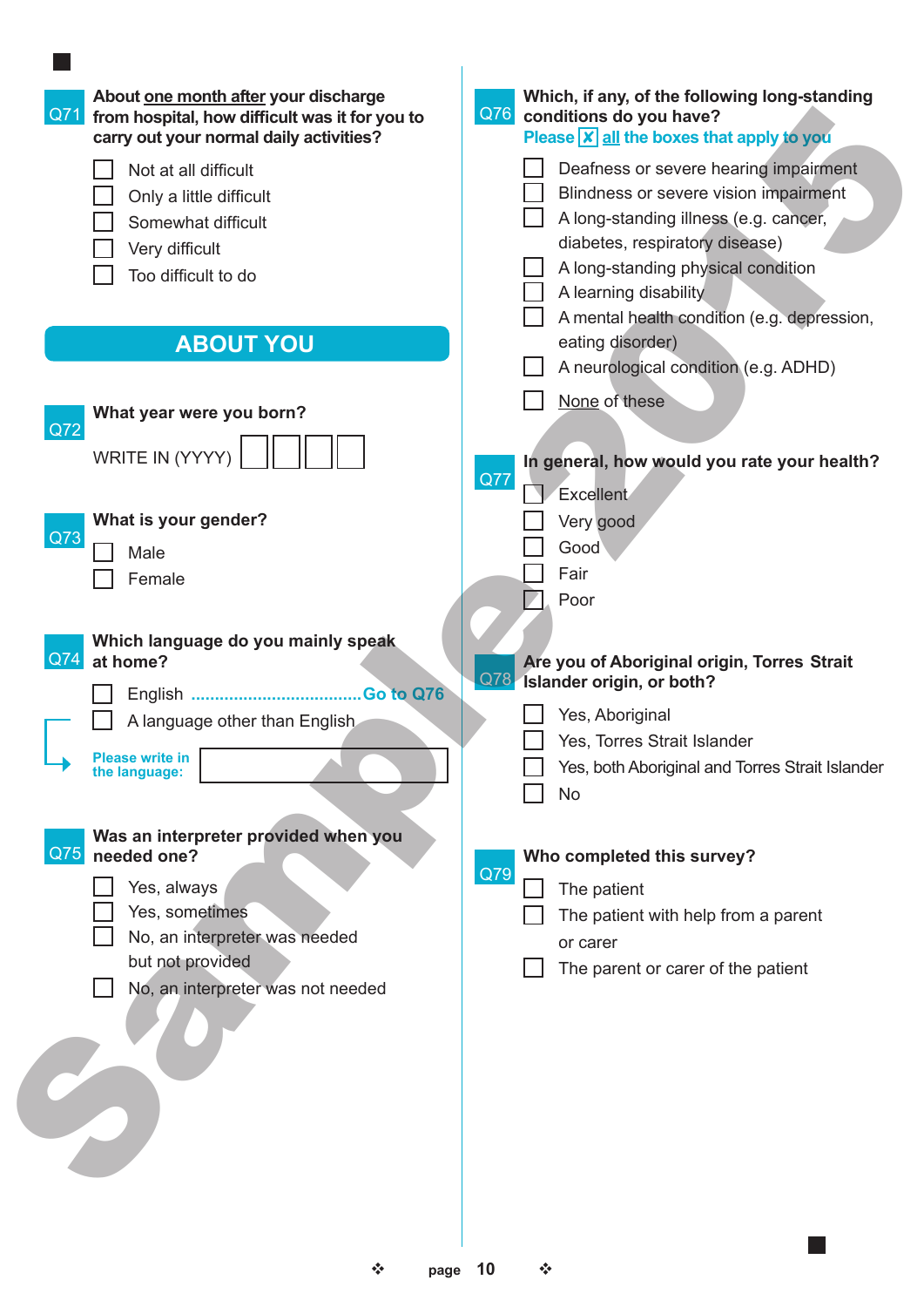Q80 **information from health records relating to you which are maintained by various NSW and The Bureau of Health Information would like your permission to link your survey answers to other Commonwealth agencies (including your hospitalisations, medical visits, ambulance transportation, medication or health registry information). Linking to your health care information for the two years before and after your visit will allow us to better understand how different aspects of the care provided by health facilities are related to the health and use of health services of their patients.**

| Yes |
|-----|
| N٥  |

|        | Q80 information from health records relating to you which are maintained by various NSW and<br>Commonwealth agencies (including your hospitalisations, medical visits, ambulance transportation,<br>medication or health registry information). Linking to your health care information for the two years<br>before and after your visit will allow us to better understand how different aspects of the care provided<br>by health facilities are related to the health and use of health services of their patients. |
|--------|------------------------------------------------------------------------------------------------------------------------------------------------------------------------------------------------------------------------------------------------------------------------------------------------------------------------------------------------------------------------------------------------------------------------------------------------------------------------------------------------------------------------|
|        | Your information will be treated in the strictest confidence. We will receive the linked information<br>after your name and address have been removed. We will not report any results which may identify<br>you as an individual and your responses will not be accessible to the people who looked after you.<br>Do you give permission for the Bureau of Health Information to link answers from this survey to<br>health records related to you?                                                                    |
| $\Box$ | Yes<br>No<br><b>YOUR FINAL COMMENTS</b>                                                                                                                                                                                                                                                                                                                                                                                                                                                                                |
| Q81    | What was the best part of the care you received while in this hospital?                                                                                                                                                                                                                                                                                                                                                                                                                                                |
|        |                                                                                                                                                                                                                                                                                                                                                                                                                                                                                                                        |
|        |                                                                                                                                                                                                                                                                                                                                                                                                                                                                                                                        |
|        |                                                                                                                                                                                                                                                                                                                                                                                                                                                                                                                        |
|        |                                                                                                                                                                                                                                                                                                                                                                                                                                                                                                                        |
|        |                                                                                                                                                                                                                                                                                                                                                                                                                                                                                                                        |
|        |                                                                                                                                                                                                                                                                                                                                                                                                                                                                                                                        |